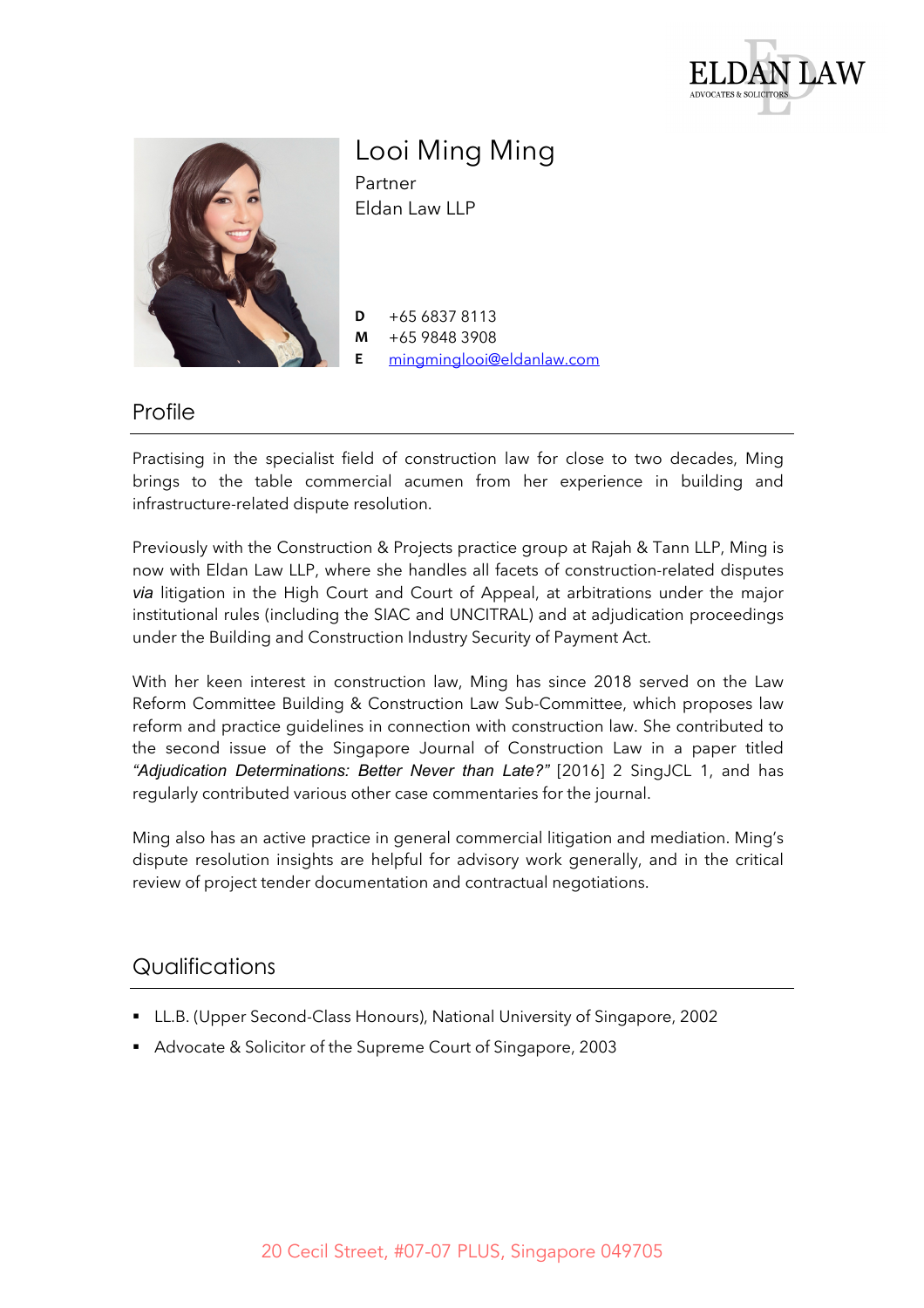## **Dispute Resolution** *Construction & Engineering*

2017 – 2020:

- Lead Counsel for an American architectural firm in an arbitration under the SIAC Rules against a Singaporean architectural firm, regarding lead medical planner services and interior design services as part of the \$48.6 million architectural consultancy services for a \$970 million integrated healthcare project.
	- Lead Counsel for a environmental engineering firm in an SIAC arbitration brought by its mechanical piping subcontractor on a NEWater plant for an account of performance bond proceeds, with a counterclaim involving rectification costs of microfiltration cones and pipe coatings, increased power consumption, and loss of revenue.
	- Lead Counsel for the developer of 3 semi-detached houses in an arbitration commenced by the main contractor under the Singapore Institute of Architects (SIA) Rules, in a claim involving termination, extension of time, liquidated damages, prolongation costs and defects.
	- Lead Counsel in HC/S405 of 2019 over breach of a settlement agreement in relation to redevelopment works for a boutique hotel in Hong Kong Street.
	- Lead Counsel in SOP/AA430 of 2019, successfully resisting an adjudication claim brought by a civil & structural works sub-contractor against a main contractor in connection with a water treatment plant.
	- Lead Counsel in HC/OS457 of 2019, seeking an injunction to restrain the liquidator of a ground engineering firm from continuing and/or commencing adjudication proceedings under the SOP Act.
	- § Lead Counsel in SOP/AA107 of 2019 and SOP/AA122 of 2019, successfully resisting a series of adjudication claims brought by the liquidator of a ground engineering firm against a Singapore-grown environmental engineering company in connection with upgrading works of a water treatment plant.
	- Lead Counsel in SOP/AA042 of 2019 and SOP/AA208 of 2019, successfully resisting adjudication proceedings brought by a mechanical piping sub-contractor against the main contractor of one of the NEWater plants in Singapore.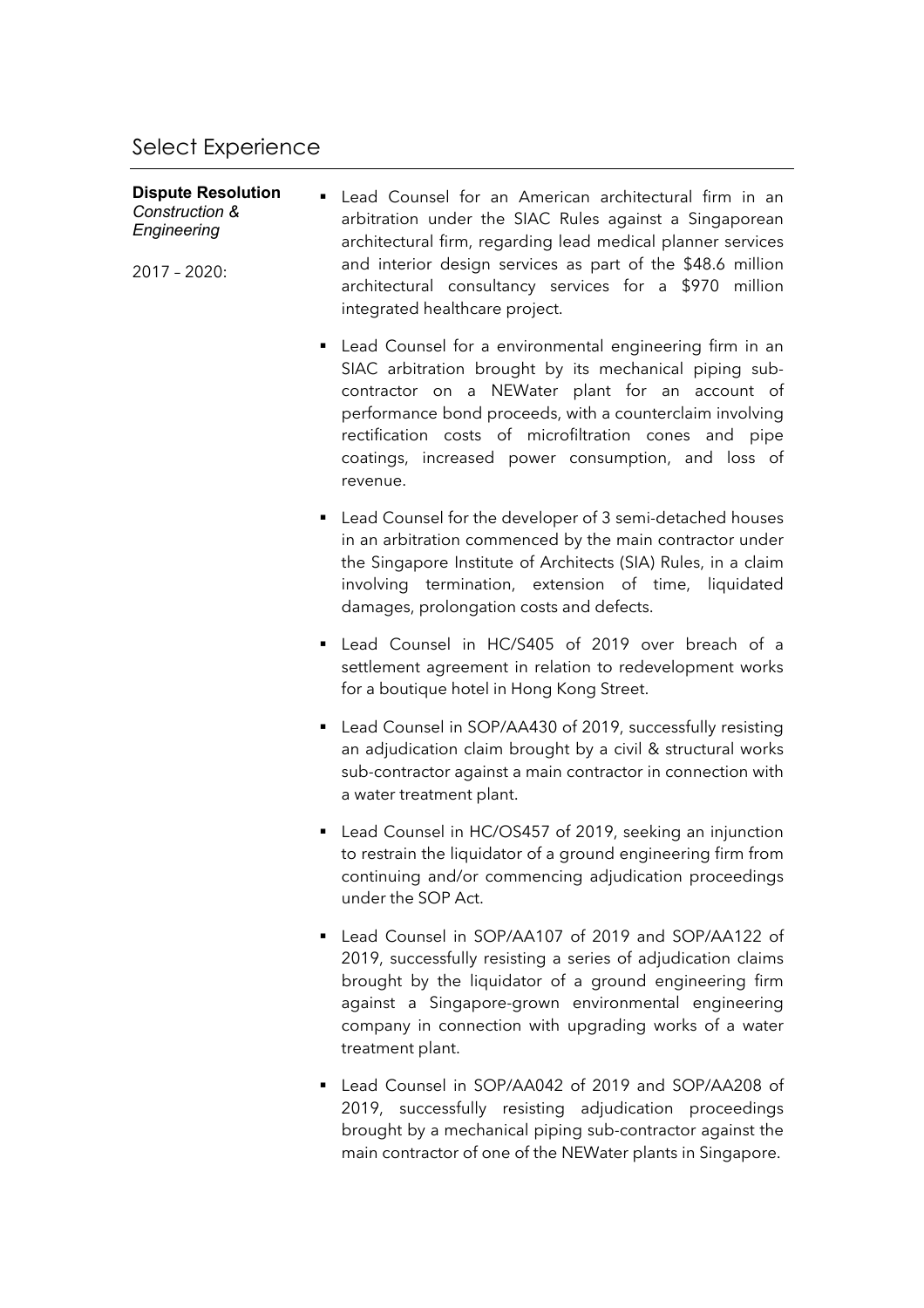- Lead Counsel in SOP/AA194 of 2019, successfully resisting adjudication proceedings brought by a mechanical piping sub-contractor against the main contractor of a pumping station water pipeline upgrading project.
- Lead Counsel in SOP/AA118 of 2018 (commenced by a pipe jacking sub-contractor), and SOP/AA474 of 2018 (commenced by a fire protection sub-contractor) SOP/AA 053 of 2017 (commenced by a foundation specialist subcontractor), SOP/AA413 of 2017 (commenced by a mechanical installation sub-contractor), in successfully resisting adjudication proceedings brought by various specialist sub-contractors against a leading Singapore environmental engineering company in connection with a \$70 million complex flood protection infrastructure project built beneath the heart of Singapore's prime luxury residential and retail area between Holland Road and Tyersall Road.
- § Successfully resisting adjudication proceedings by an airconditioning and mechanical ventilation (ACMV) subcontractor against a main contractor (joint-venture vehicle between Singaporean and Japanese contractors) in relation to a hospital project in Singapore.
- 2003 2016: § Lead Counsel in SOP/AA 296 of 2015, SOP/AA297 of 2015, SOP/AA 383 of 2015, SOP 384 of 2015), successfully resisting a series of adjudication claims by a specialist piling sub-contractor against an Italian main contractor in connection with the construction of a \$226.92 million project for the public transport system in Singapore.
	- § Successfully resisting a series of adjudication claims by an electrical sub-contractor against a renowned Japanese main contractor in relation to the alteration & addition works of a major shopping mall (SOP/AA 169 of 2015, SOP/AA 287 of 2015).
	- Lead Counsel in *RN & Associates Pte Ltd v TPX Builders* Pte Ltd <sup>[2013] 1 SLR 848 (HC), successfully resisting a main</sup> contractor's attempt to set aside an adjudication determination in favour of a sub-contractor.
	- § Successfully mounting an adjudication claim for a major interior design and branding corporation in its adjudication claim against the main contractor in connection with Southeast Asia's first movie theme park at Sentosa Island: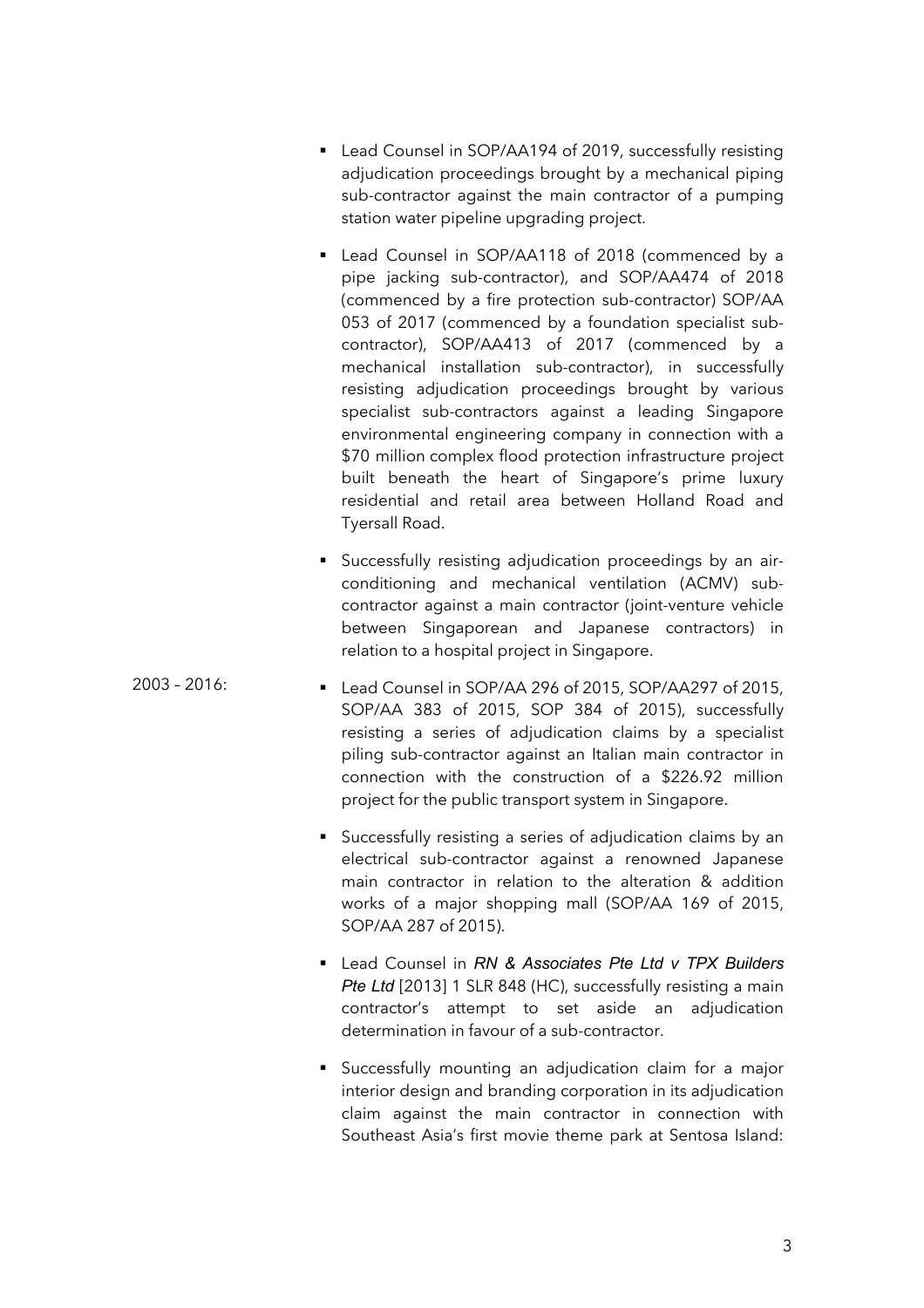(SOP/AA102 of 2011).

- Acting for a Singapore statutory authority in arbitration proceedings in the aftermath of the collapse of the Nicoll Highway in a contractual dispute relating to the Circle Line.
- § Acting for a listed mechanical & electrical works subcontractor to mount a claim for payment in the region of S\$10 million against a main contractor in an arbitration involving a five-star hotel in Singapore.
- Acting for a government-linked corporation in arbitration proceedings against a sub-contractor for latent defects in timber works in an exclusive District 10 development of twelve (12) bungalows.
- Acting for a main contractor against the sub-contractor with regard to the construction of parallel and exit taxiways and associated works at the Singapore Changi Airport. The arbitration involved a claim of approximately S\$4 million and a counterclaim of approximately S\$25 million.

## **Advisory, Front-End** *Construction & Engineering*

- Advising a Japanese energy & environmental engineering firm in its tender bid for one of two billion-dollar projects in connection with the treatment of water and solid waste, envisioned to be the first of its kind in the world, with the two facilities being completely energy self-sufficient.
	- Advising a Singapore environmental engineering company against a mechanical installation sub-contractor in a dispute during negotiations & mediation under a tiereddispute resolution clause in connection with a flood protection infrastructure project.
	- § Advising a Japanese contractor on strategic issues in a potential dispute with a leading Hong Kong-based developer in connection with the construction of a highend residential and retail development in the heart of town.
	- Advising an Indonesian government-owned corporation in its intended acquisition of the participating interest held by an Algerian entity under two production sharing contracts with a national state-owned entity of Algeria.
	- Advising the owner on optimal positioning for potential arbitration worth over S\$80 million against a well-known Japanese design-build contractor for building and engineering defects in an iconic giant observation wheel on the Marina Bay waterfront.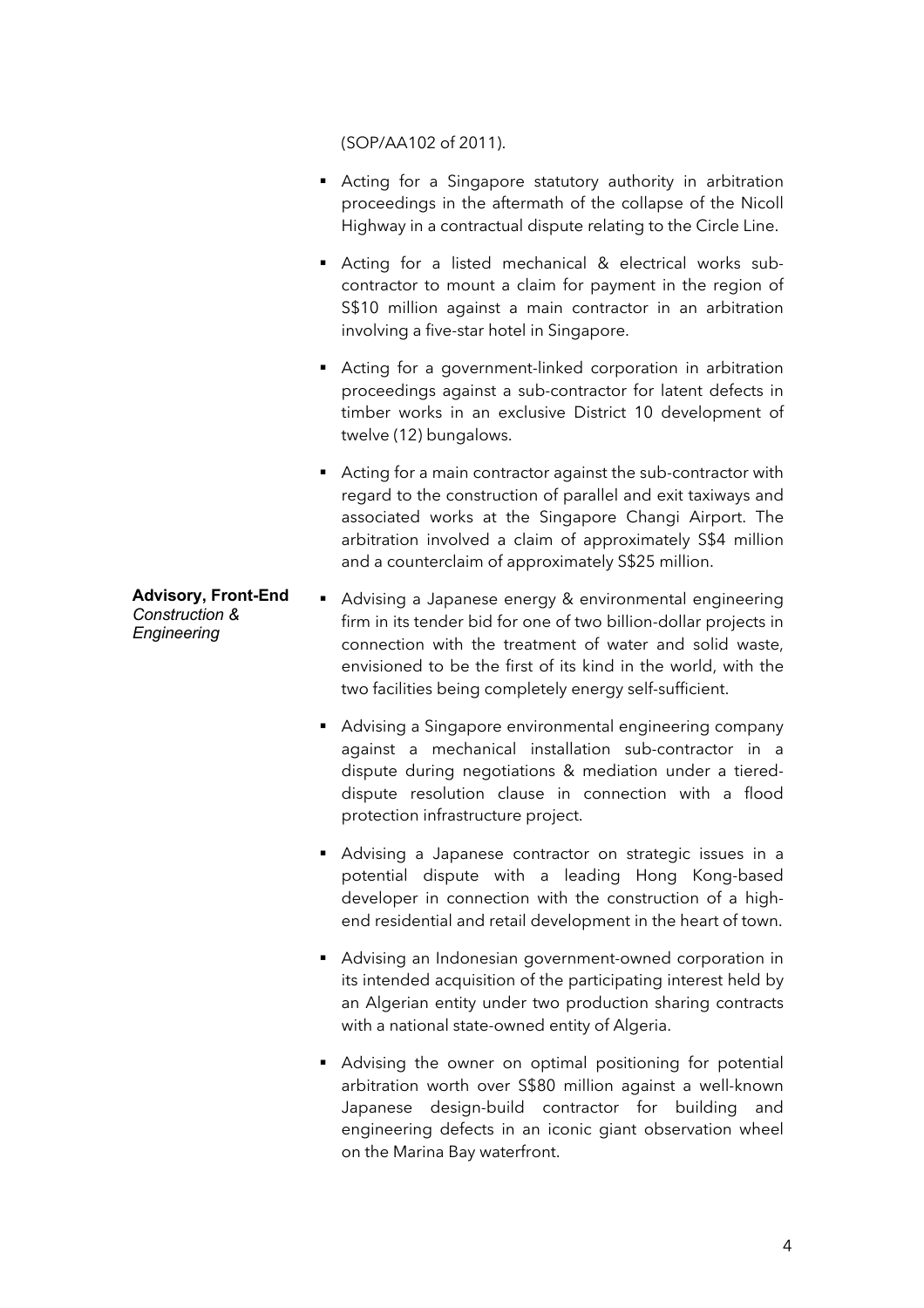- § Advising one of Indonesia's leading engineering and mining contractors on a potential claim worth approximately US\$13 million for contractual misrepresentation and breach of contract arising out of an agreement for mining at East Kalimantan.
- Advising an American architectural firm on a joint venture agreement with an established Singaporean architectural firm while reviewing and negotiating design and consultancy contracts with the Singapore Government on a groundbreaking S\$400 million research facility project.
- Advising a French architectural firm on its design and consultancy contract with a Singapore government body for the preservation and transformation of the former Supreme Courts of the Republic of Singapore into the Singapore National Art Gallery.
- **Dispute Resolution Dispute Resolution •** Acting for one of Indonesia's leading engineering and Oil & Gas mining contractors in their claim for outstanding payment against the main contractors for the fabrication and installation of a Catenary Anchor Leg Mooring buoy and mooring system at the Belanak Field of the Natuna Sea.
	- Acting for the subsidiary of a public-listed Australian engineering firm in arbitration proceedings instituted by a Thai party claiming time being set at large, extensions of time, acceleration, disruption and prolongation costs and outstanding payment for variation orders, in connection with a project for the construction of a gas well fluid platform in the Gulf of Khambhat, off Gujarat, India.
- **Dispute Resolution Dispute Resolution Executed Executes For two landscape contractors seeking relief**<br>General against forfeiture of their State leases and successfully resisting the government's attempt to strike out the claims on account of the novelty of the issues of law involved: *Garden Hub Pte Ltd v Attorney-General* [2012] SGHC 20 (HC).
	- Acting for a main contractor in its successful application to set aside an arbitral award in favour of the sub-contractor and to remit the award to the arbitral tribunal for reconsideration, in connection with a project for the construction of a condominium for the contract price of approximately \$87 million.
	- § Successfully applying to the High Court to set aside committal orders for prominent Indonesian-based

5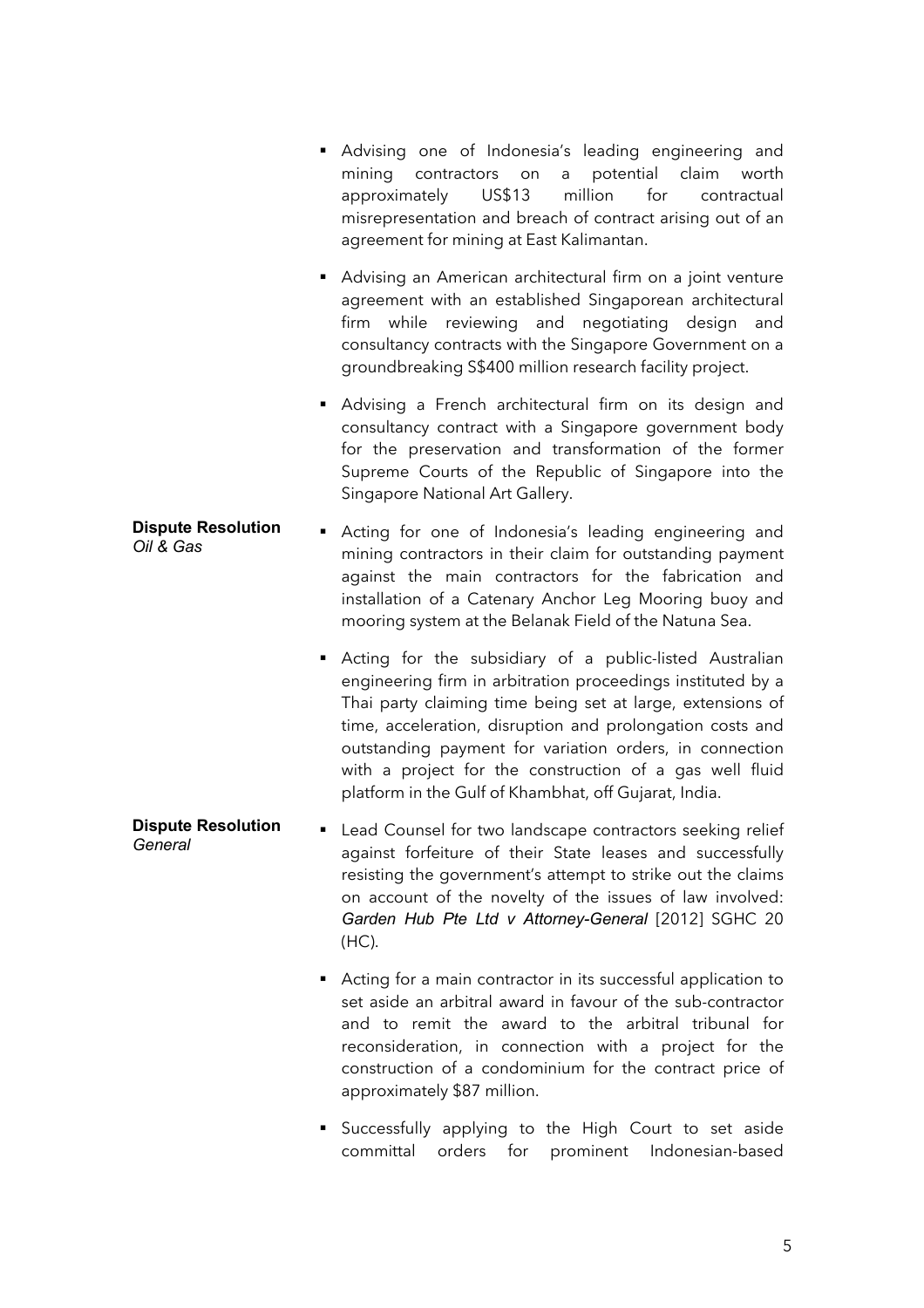individuals in connection with worldwide *mareva* injunctions for conspiracy to commit fraud in the issuance of bonds worth over US\$100 million.

- Representing a management corporation in multiple law suits relating to an exclusive uptown condominium in the High Court and Court of Appeal on issues of land law, easements and issue estoppel: *Lee Tat Development Pte Ltd v Management Corporation of Grange Heights Strata Title No. 301 (No. 2)* [2004] 4 SLR 828 (HC); [2005] 3 SLR 157 (CA); *Management Corporation of Grange Heights Strata Title No. 301 v Lee Tat Development Pte Ltd* [2007] 2 SLR 554 (HC); *Lee Tat Development Pte Ltd v Management Corporation Strata Title Plan No 301* [2009] 1 SLR (R) 875 (CA); *Management Corporation Strata Title Plan No. 301 v Lee Tat Development Pte Ltd* [2010] 1 SLR 645 (HC); *Management Corporation Strata Title Plan No 301 v Lee Tat Development Pte Ltd* [2011] 1 SLR 998 (CA).
- Acting for Dow Chemical Pacific (Singapore) Pte Ltd in a High Court suit involving novel principles of insolvency, stakeholding and trust laws, which was amicably settled.
- Representing an Israeli company specialising in security infrastructure in arbitration proceedings against an American multi-national group in disputes arising from their joint venture agreement, concerning a project for a Singapore governmental Ministry.
- Acting for a well-known developer in defending a suit brought by the management corporation in contract and tort for building defects in a condominium.
- Representing a public-listed Hong Kong developer in its successful challenge before the Income Tax Board of Review of the Inland Revenue Authority of Singapore's assessment of income tax on its capital gains of \$24 million from the sale of an upmarket development: *TN v Comptroller of Income Tax* [2007] SGITBR 2.
- § Successfully arguing for a costs order in favour of the defendant contractors despite judgment ostensibly having been given for the plaintiff owners of an adjacent building for part of their claim for damage caused by the contractors' construction works on neighbouring land: *Afro-Asia Shipping Co. Pte Ltd v Da Zhong Investment Pte Ltd v others (No. 2)* [2004] 3 SLR 274 (HC).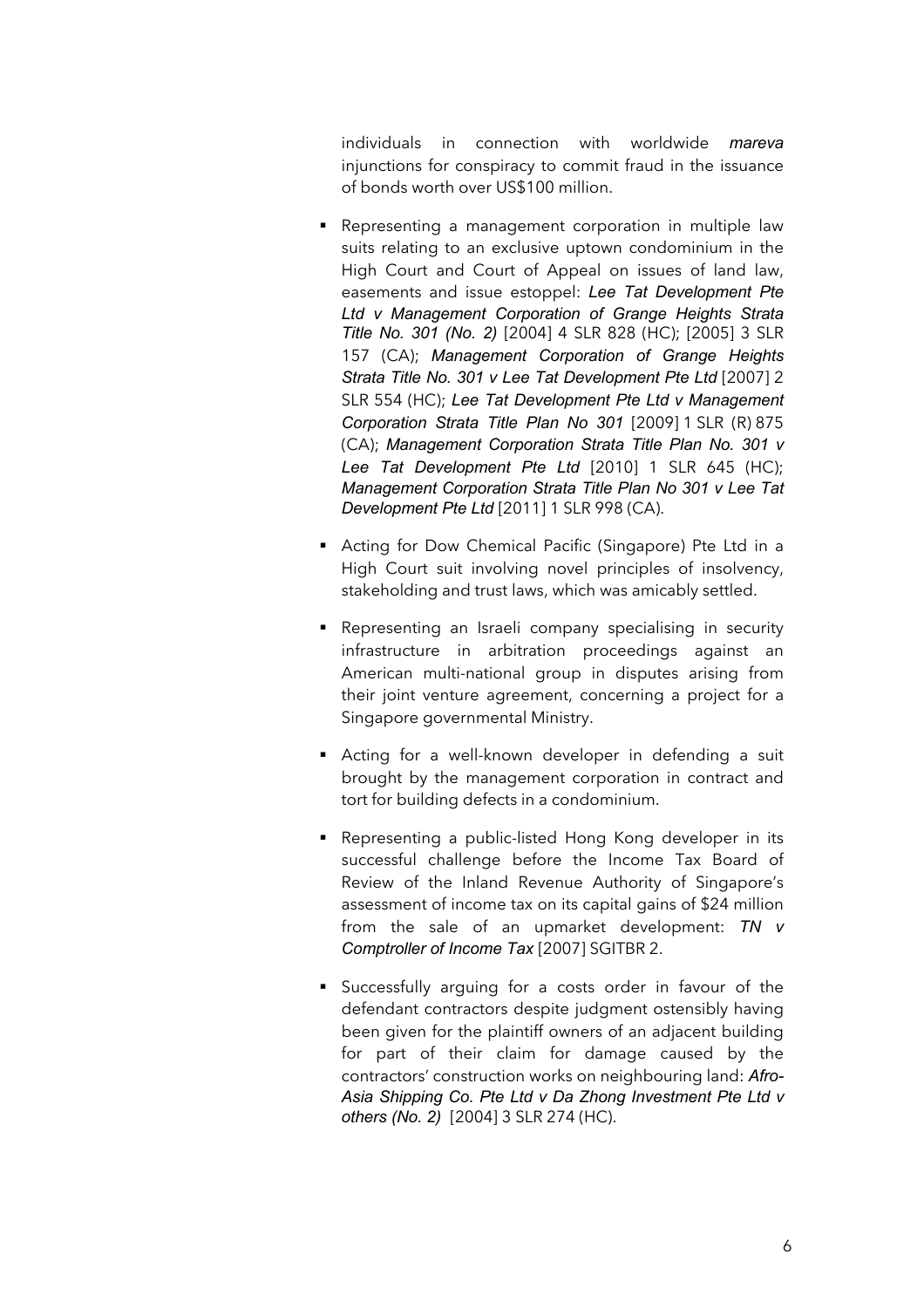- Commentary on the Honourable Quentin Loh J's decision in *Millenia Pte Ltd (formerly known as Pontiac Marina Pte Ltd ) v Dragages Singapore Pte Ltd (formerly known as Dragages et Travaux Publics (Singapore) Pte Ltd) and other (Arup Singapore Pte Ltd , third party)* [2018] 2 SingJCL 413
- § Commentary on the Honourable Chan Seng Onn J's decision in *Smile Inc Dental Surgeons Pte Ltd v OP3 International Pte Ltd* [2018] 1 SingJCL 35
- Commentary on the Court of Appeal decision in *Grouteam Pte Ltd v UES Holdings Pte Ltd* [2017] 1 SingJCL 85
- § *"Adjudication Determinations: Better Never than Late?"* [2016] 2 SingJCL 1.
- § *Singapore Precedents of Pleadings* (Singapore: Sweet & Maxwell, 2006), *Construction* (Contributor)
- Various seminars and workshops including:
	- A joint seminar with Nishimura & Asahi on the statutory adjudication regime for the Japanese Association of Singapore in February 2018
	- Seminars organised by the Singapore Institute of Surveyors & Valuers on the statutory adjudication regime in March 2017, October 2017 and May 2018
	- Various seminars and workshops organised by the Singapore Business Federation and Singapore Institute of Surveyors and Valuers in April 2017 and October 2017
	- Various Weekend Seminars organised by the Singapore Institute of Architects, including seminars in May 2012, May 2014 and November 2014, May 2015
	- A Crimson Logic Masterclass Workshop on Contract Law Fundamentals in February 2015
	- A Magnuslink Design & Build Contracts and Risk Management Seminar in October 2012
	- A Building and Estate Management Alumni Seminar on *"Developments in Construction Law"* in May 2009
	- A LexisNexis Workshop on *"Handling Insolvency in Construction"* in April 2009